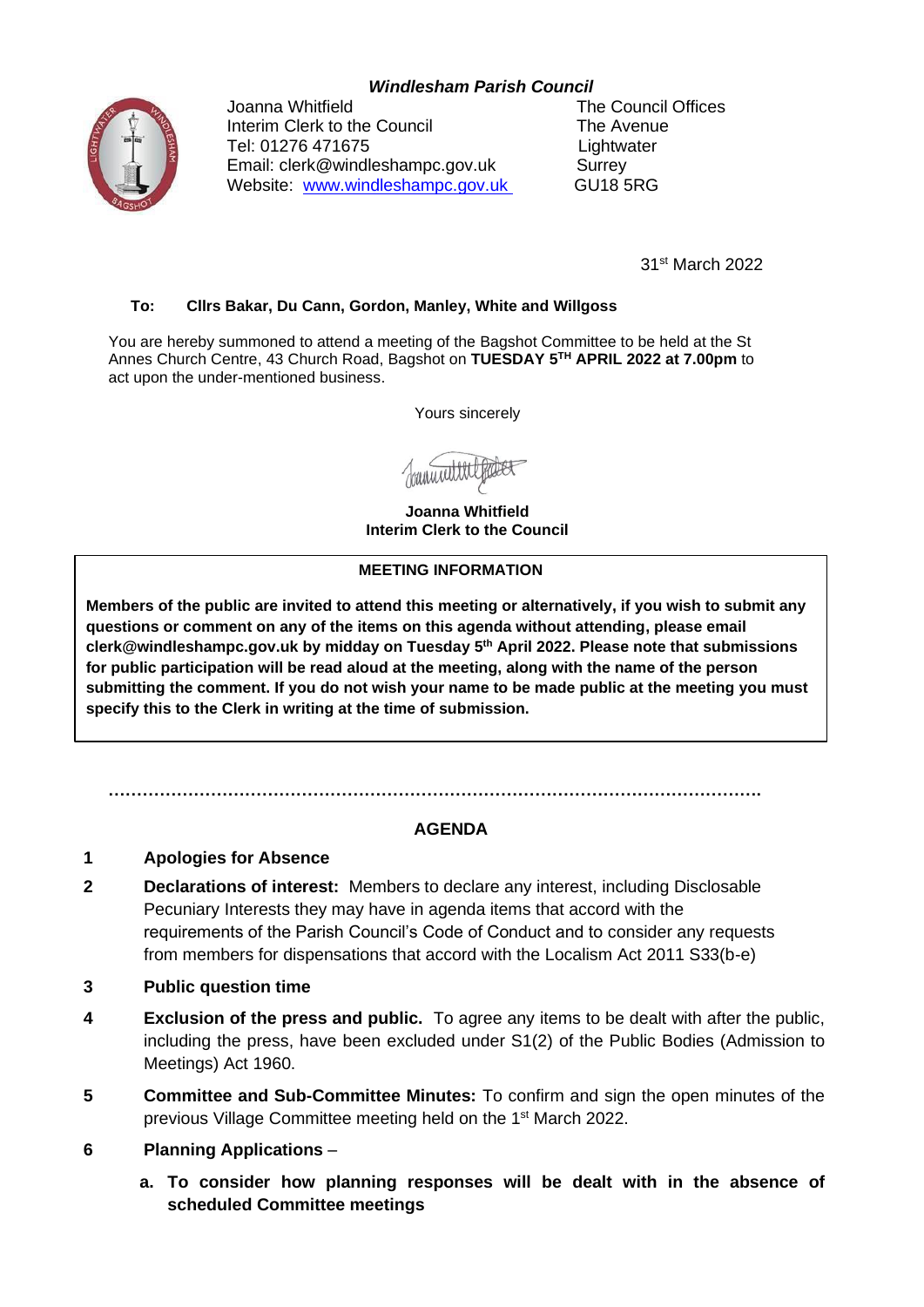# b. **To make appropriate representations in relation to the planning applications in Bagshot listed below**:

| 22/0143/NMA                                              | Woodside Cottage, Chapel Lane, Bagshot, Surrey<br>A non-material amendment application pursuant to planning permission<br>APP/D3640/W/20/3248476 [SU/19/0235] (relating to the residential development<br>of 44 dwellings comprising 7 no two bedroom, 9 no three bedroom and 16 no four<br>bedroom two storey homes and 7 no one bedroom and 5 no two bedroom flats) to<br>allow a variation to Condition 19 to allow a variation to the timing of the provision<br>of some elements of the footpath and lane improvements.<br>Non material amendment | Non material<br>amendment |
|----------------------------------------------------------|--------------------------------------------------------------------------------------------------------------------------------------------------------------------------------------------------------------------------------------------------------------------------------------------------------------------------------------------------------------------------------------------------------------------------------------------------------------------------------------------------------------------------------------------------------|---------------------------|
| 21/1372/FFU                                              | Wayfarers, 14 Higgs Lane, Bagshot, Surrey, GU19 5DP<br>Erection of a single storey rear extension with associated alterations.<br><b>Full Planning Application</b>                                                                                                                                                                                                                                                                                                                                                                                     | <b>FPA</b>                |
| 22/0093/FFU                                              | 20 Bagshot Green, Bagshot, Surrey, GU19 5JP<br>Erection of a single storey rear extension following demolition of existing store.<br><b>Full Planning Application</b>                                                                                                                                                                                                                                                                                                                                                                                  | <b>FPA</b>                |
| 22/0082/FFU                                              | 107 College Ride, Bagshot, Surrey, GU19 5ET<br>Roof conversion & extension including front and rear dormer extensions; raising of<br>ridge height and new front porch.<br><b>Full Planning Application</b>                                                                                                                                                                                                                                                                                                                                             | FPA                       |
| 21/1354/FFU<br>APP/D3640/D/<br>22/3292931                | 40 Horsebrass Drive Bagshot Surrey GU19 5RB<br>Two storey side extension and front dormer (resubmission of 21/1007/FFU).<br>Appeal                                                                                                                                                                                                                                                                                                                                                                                                                     | Appeal                    |
| 22/0142/FFU                                              | 33 Waverley Road, Bagshot, Surrey, GU19 5JL<br>Erection of single storey side and rear extension following the demolition of<br>existing conservatory.<br><b>Full Planning Application</b><br>1 <sup>st</sup> April 2022                                                                                                                                                                                                                                                                                                                               | <b>FPA</b>                |
| 19/0695/FFU<br>Appeal Ref:<br>APP/D3640/W<br>/21/3284097 | 175 London Road Bagshot Surrey GU19 5DH<br>Demolish existing dwelling and outbuilding and erect a two storey building with<br>accommodation in the roof to provide 2 two bedroom and 2 four bedroom (duplex)<br>apartments, a two storey three bedroom house and two pairs of semi detached<br>two storey four bedroom houses with accommodation in the roofs with associated<br>garages/car parking, revised access onto London Road and landscaping.<br>Appeal                                                                                       | Appeal                    |
| 22/0240/FFU                                              | 3 Cedar Close, Bagshot, Surrey, GU19 5AB<br>Garage conversion with rear extension and full width porch to front elevation.<br><b>Full Planning Application</b>                                                                                                                                                                                                                                                                                                                                                                                         | <b>FPA</b>                |
| 22/0243/FFU                                              | 35 Horsebrass Drive, Bagshot, Surrey, GU19 5RB<br>Installation of dormer window to front elevation of building.<br><b>Full Planning Application</b>                                                                                                                                                                                                                                                                                                                                                                                                    | <b>FPA</b>                |

# **7 To receive reports from:**

## **a. Surrey Heath Borough Council**

- **8 Payment lists for approval**
- **9 Committee finances –** Income & Expenditure Report
- **10 Project Updates –** Status updates on outstanding projects
- **11 Bagshot Station –** To consider adopting Bagshot Station under the Community Rail Scheme.